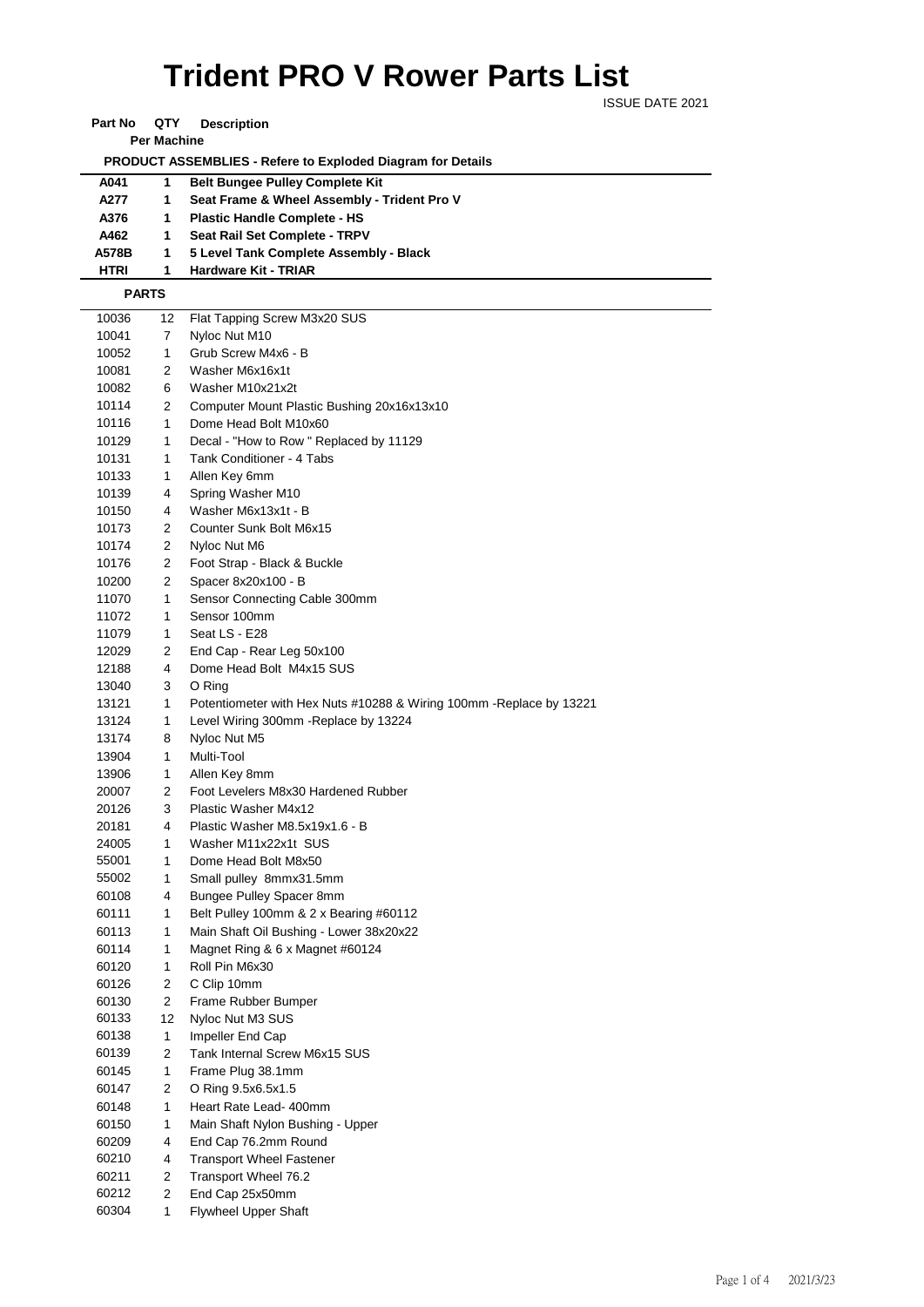| Part No        | QTY                | <b>Description</b>                                                              |
|----------------|--------------------|---------------------------------------------------------------------------------|
|                | <b>Per Machine</b> |                                                                                 |
| 60316          | 1                  | Flywheel Lower Shaft with Impeller #64971- L4/L5 - B                            |
| 60606          | 2                  | Plastic Spacer M6x15x25 - B                                                     |
| 60615          | 1                  | Bungee Cord 8mmx1950 & Inner Clip #65922                                        |
| 60708          | 1                  | Washer M8x19x1.6                                                                |
| 60709          | 2                  | Nyloc Nut M8                                                                    |
| 60809          | 1                  | Plastic Dome Cap 10mm                                                           |
| 60900          | 1                  | Belt Bungee Pulley Complete & Velcro #60903 & One Way Bearings#90136            |
| 61001          | 5                  | Tank Bonding Strip 3M-VHB 40x40x1mm                                             |
| 61006          | 1                  | Decal - HS Tank Level                                                           |
| 61063          | 2                  | Footplate Slider with Velcro #65997                                             |
| 61064          | 2                  | Footplate Slider Base 120x111x22.8                                              |
| 61066          | 1                  | Plastic Washer M5920.1x2T                                                       |
| 61067          | 8                  | Dome Head Bolt M5x15                                                            |
| 61128          | 2                  | Dome Head Bolt M8x65                                                            |
| 61251          | 1<br>1             | Upper Main Frame with Decals - TRIAR<br>Lower Main Frame - TRIAR                |
| 61252<br>61263 | 1                  | Rear Leg - TRIAR                                                                |
| 61277          | 2                  | Belt Pully Spacer 20x10.2x35.5                                                  |
| 61291          | 4                  | Curved Washer M10                                                               |
| 61292          | 3                  | Dome Head Bolt M10x120                                                          |
| 61293          | 5                  | Hex Head Bolt M10x120                                                           |
| 61294          | 1                  | Dome Head Bolt M10x150                                                          |
| 61298          | 1                  | Vertical Seat Rail bolt dampener - TRIAR                                        |
| 62809          | 6                  | Hex Head Bolt M8x40 - B                                                         |
| 63132          | 12                 | Allen Key Bolt-M3x20 - SUS                                                      |
| 63144          | 1                  | Tank Plug for HS Tank                                                           |
| 64502          | 1                  | Handle Plastic Cap                                                              |
| 64503          | 1                  | Pin for Belt                                                                    |
| 64504          | 1                  | Plastic Handle Belt 2900mm - HS                                                 |
| 64507          | 2                  | Handle Plastic Cap - L/R                                                        |
| 64510          | 1                  | <b>Battery Cap</b>                                                              |
| 64512          | 4                  | Counter Sunk Screw SUS M3x20 - B                                                |
| 64516          | 2                  | Plastic Handle Grip                                                             |
| 64524          | 6                  | Counter Sunk Screw SUS M3x25 - B                                                |
| 64525          | 1                  | Handle with Decal #64523 & 2*64507 & 2*64516&4*64512                            |
| 64983          | 1                  | L4/L5 Tank Adjuster Outer Valve & Rubber Spacer #66974 & M6 Ball Plunger #66976 |
| 64984          | 1                  | L5 Tank Adjuster Inner Valve - Black                                            |
| 64986          | 1                  | Adjuster Knob for Plus / V / XL - Black                                         |
| 64987          | 1                  | L5 Adjuster Knob Base - Black with Decals #64985 Black                          |
| 64988          | 1                  | L4/L5 Valve Base - Black                                                        |
| 65118          | 1                  | Tank Large Ring Seal - Black 499x5.8 Black                                      |
| 65125          | 1                  | Rubber End Cap - Main Frame                                                     |
| 65802          | 6                  | Seat Wheel 40x20                                                                |
| 65906          | 1                  | <b>Idle Wheel Shaft</b>                                                         |
| 65921          | 10                 | Washer M8.5x19x1.6t - B                                                         |
| 65931          | 9                  | Nyloc Nut M8 - B                                                                |
| 65960          | 1                  | Idle Wheel & Bearing 6000ZZ x 2 #60112                                          |
| 65980          | 1                  | Lower Tank Shell with Decal #61006                                              |
| 65982          | 1                  | Inner Reserve Tank Shell / AR                                                   |
| 65988          | 2                  | Bungee Pulley & Bearing & Spacer                                                |
| 65997          | 2                  | Velcro for Sliding                                                              |
| 66913          | 4                  | Dome Head Bolt M6x20 - B                                                        |
| 66947          | 4                  | Seat Wheel Short Spacer 12.7x8.1x11.3 - B                                       |
| 66948<br>66972 | 2<br>1             | Seat Wheel Short Spacer 15x8.1x10.3 - B<br>Double Lip Seal                      |
| 66973          | 1                  | <b>Rubber Seal</b>                                                              |
| 66974          | 1                  | <b>Rubber Spacer</b>                                                            |
| 66976          | 1                  | M6 Ball Plunger                                                                 |
| 66989          | 1                  | Shaft for Valve - L4                                                            |
| 66992          | 4                  | Flat Tapping Screw M3x16 - SUS                                                  |
| 67988          | 1                  | End Cap - Adjuster Knob                                                         |
| 67992          | 1                  | Upper Tank Shell - L5 & Double Lip Seal # 66972 with Decals #66960              |
| 70005H         | 1                  | Bluetooth Auto-Adjust Monitor - L5                                              |
| 70191          | 2                  | Hex Head Bolt M8x130 - B                                                        |
| 70932          | 1                  | LCD for Bluetooth Auto-Adjust Monitor- AOMEI                                    |
|                |                    |                                                                                 |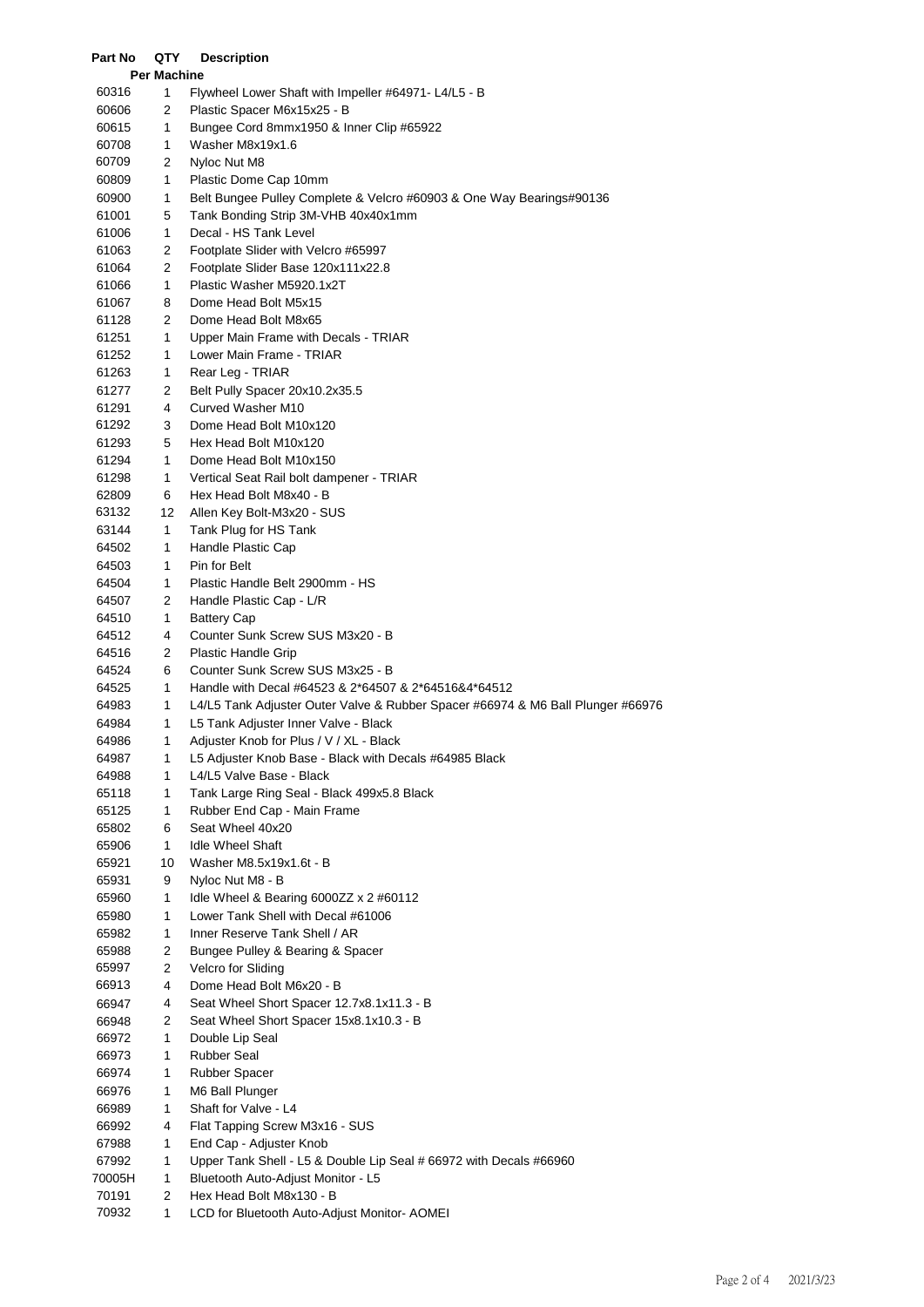## **Part No QTY Description**

|       | <b>Per Machine</b> |                                     |
|-------|--------------------|-------------------------------------|
| 73295 |                    | End Cap - Rail TRIPRO NEW           |
| 74026 | 1                  | Rail Bracket                        |
| 74038 | 4                  | Rubber Bumper                       |
| 74105 | 8                  | Washer M5 SUS                       |
| 76040 | 2                  | Seat Frame Charcoal - Trident PRO V |
| 90101 |                    | Rubber Hook Cover 8mm x 80mm        |
|       |                    |                                     |